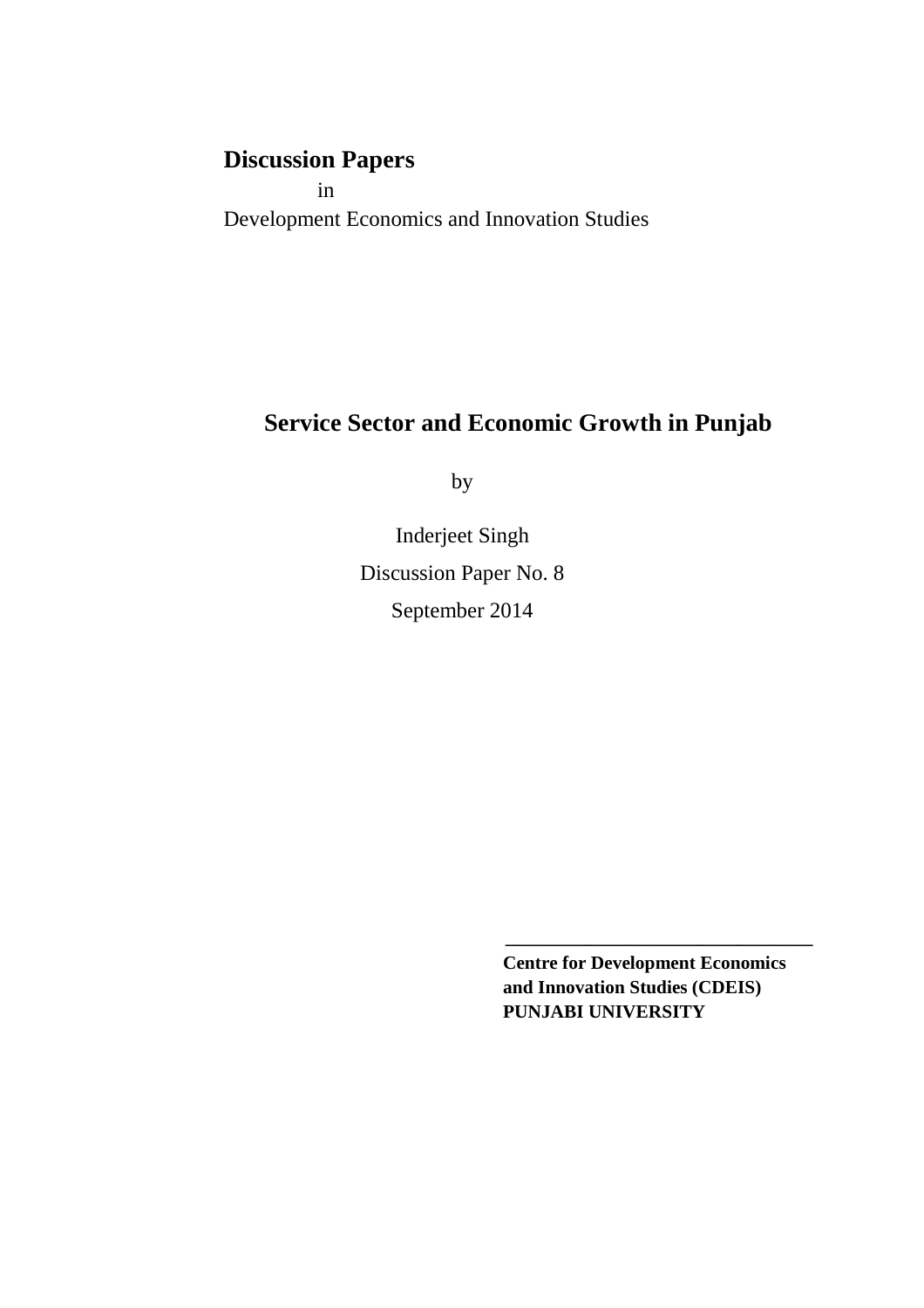## **Service Sector and Economic Growth in Punjab**

## **Inderjeet Singh\***

#### **Abstract**

As an economy moves from lower to higher stages of development, there occurs a shift from simpler to more modern and complicated techniques of production on the one hand and from primary to secondary and/or to tertiary sectors on the other. The status, and pattern and growth of tertiary sector coupled with state-of-the-art technology have got its own implications for the future development patterns of a system. World over, in majority of the countries, the service sector share in GDP has crossed the sixty percent mark and is appearing as an engine of economic growth. The long run sustainability of the system driven by excessive growth of service sector is a matter under debate.

Punjab, the state of northern India, has been a leader in Green Revolution for the last four decades. Punjab followed an agro-centric model of development that provided the higher income levels to the people of the State and the much required food security to the whole country. Now the negative externalities of the model of development have started appearing. As one of the fallouts of this model of development, as compared to some other states of the country, the service sector has not been able to catch up due to some inherent impediments in the system. The emerging service sector in the economy is an outcome of new policy regime and legacy of the development model followed. To transform the economy from stagnant to a vibrant one and making the service sector as engine of growth, analysis of growth and tertiarization is need of the time. *In this context, the paper is an attempt to analyze the structure, pattern and growth of Punjab economy with special reference to service sector.* 

Keywords: Structural transformation, service sector, Punjab economy, model of development, economic growth.

l

<sup>\*</sup> Professor, Economics Department, Punjabi University, Patiala (Pb), INDIA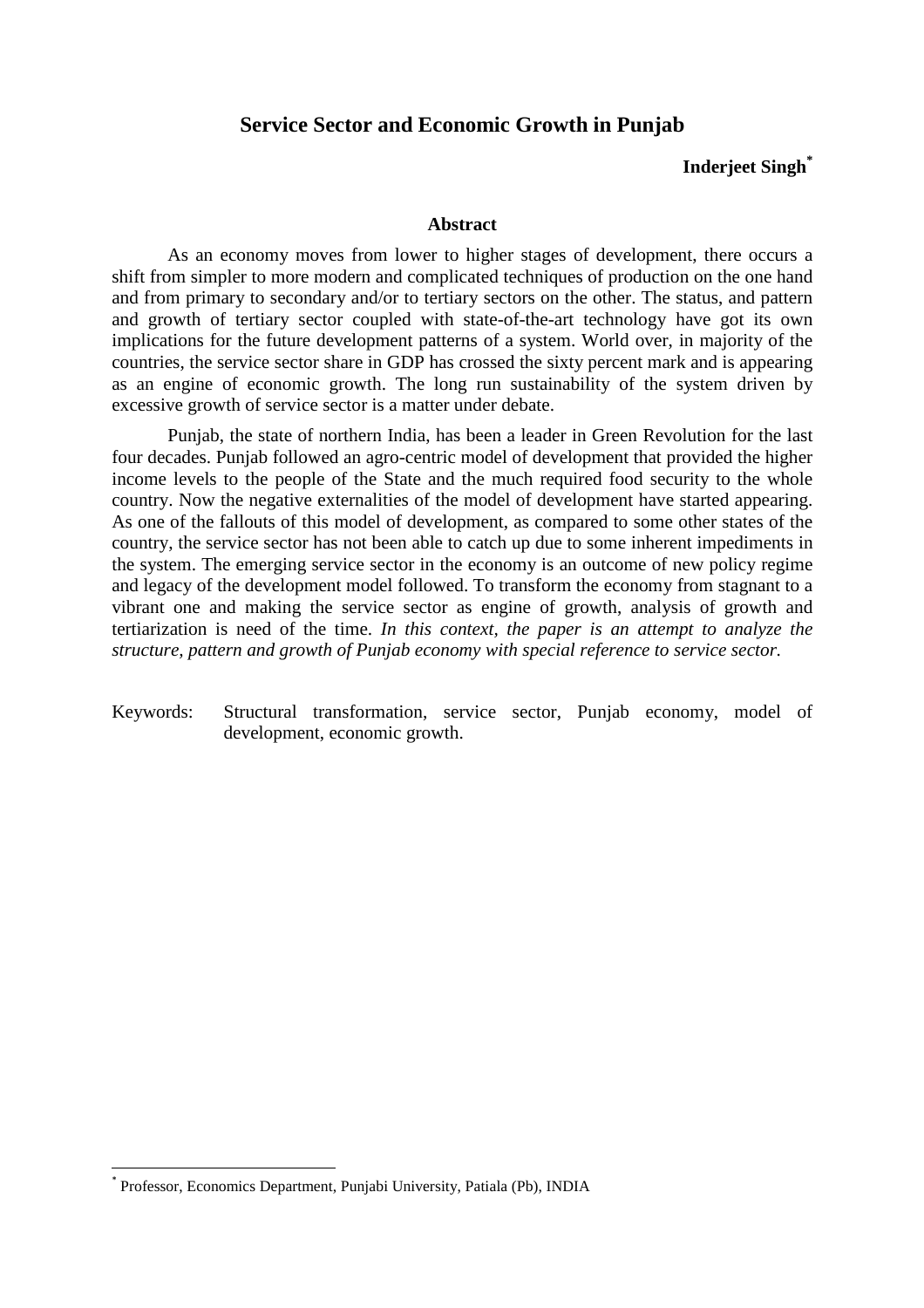#### **Introduction**

As an economy moves from lower to higher stages of development, there occurs a shift from simpler to more modern and complicated techniques of production on the one hand and from primary to secondary and/or to tertiary sectors on the other. The status, and pattern and growth of tertiary sector coupled with state-of-the-art technology have got its own implications for the future development patterns of a system. World over, in majority of the countries, the service sector share in GDP has crossed the sixty percent mark and is appearing as an engine of economic growth.

Punjab, a state of northern India, has been a leader in Green Revolution for the last four decades. Punjab followed an agro-centric model of development that provided the higher income levels to the people of the State and the much required food security to the whole country. Now the negative externalities of the model of development have started appearing. As one of the fallouts of this model of development, as compared to some other states of the country, the service sector has not been able to catch up due to some inherent impediments in the system. The emerging service sector in the economy is an outcome of new policy regime and legacy of the development model followed. To transform the economy from stagnant to a vibrant one and making the service sector as engine of growth, analysis of growth and tertiarization is need of the time. *In this context, the paper is an attempt to analyze the structure, pattern and growth of Punjab economy with special reference to service sector.* 

#### **Coverage and Methodology**

Keeping in view the broad objectives of the study, the secondary data have been used. Data have been obtained from various published and unpublished sources. Most of the published data has been drawn from various issues of Statistical Abstracts of Punjab. The data used in the empirical exercise, carried out in this study, relates to estimates of State Domestic Product at constant prices of 2004-05. The data pertains to the three broad sectors, that is, primary, secondary and tertiary; and for the sub-sectors of the tertiary sector. Analysis covers period from 1970-71 to 2011-12. The total period has been divided into three sub-periods. First being the launching of green revolution in the state, second, being the period of social and political turmoil and the third, being the recovery period. Wherever needed, appropriate price adjustment has been done.

### **A Synoptic Review of Theory and Empirics**

Empirics on sectoral growth and performance analysis draw their origin from the dual economy model of Lewis (1954) and Hirschman (1958) which attempt to explain economic growth by examining the role and relationship between the traditional agricultural sector and modern manufacturing sector. There exist two opposing schools of thought on the relationship between the service producing sector and economic growth (Glasmeier and Howland, 1993). *First,* is of the view that the service producing sector can aid economic growth; and *second* is of the view that the service producing sector should not be seen as independent of, nor is it a replacement for, the traditional goods producing sector such as agriculture, mining, and manufacturing.

The available evidence indicates that the service producing sector has dominated the goods producing sector in most of the developed economies; it accounts for about two-thirds of employment and output in many advanced economies such as Canada and Australia (Economic Council of Canada, 1991). The relationship between the service producing sector and economic growth must be viewed in terms of both the size of the sector in economic activity and to productivity gains. Increasingly, the service sector is seen as the key to economic growth in a post-industrial economy. As per S&P report, the East Asian region will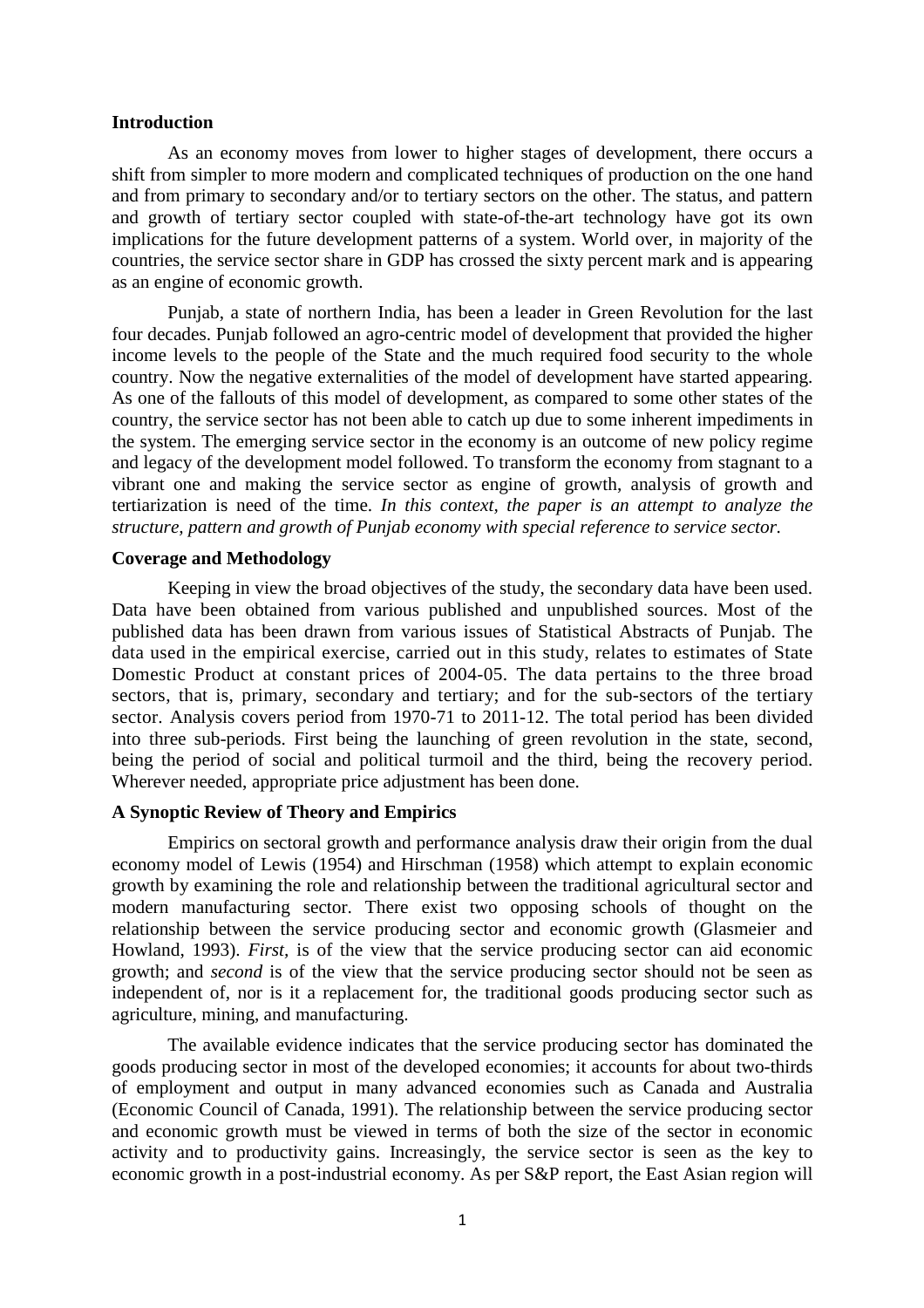have trouble in maintaining the growth momentum over the long term, if it continues to rely primarily on traded goods due to stiff competition from China and India (Standard and Poor, 2007). As compared to the goods producing sector, the service sector is less likely to be export oriented and hence less likely to be affected by slowdown in growth of a major trading partner (Mansell, 1985).

There are large number of studies on the Indian economy that have explored the service sector and economic growth nexus [Pradhan et al. (2006); Nagaraj (2010); and Rashmi Banga (2005)]. There are very few studies on analysis of tertiary sector in a predominantly agrarian economy (Sawhney, 2007). The paper is an attempt to fill this gap.

#### **Analysis**

In contrast to overall Indian economy and other states of the Indian union, Punjab has been one of the most prosperous states of India in the past; but it is losing its prosperity due to various economic and non-economic causes. The decade of 1970s has been an onset of green revolution and setting on of vibrancy in the system. Period of late 1980s and early 1990s, a period of social turmoil that led to an uncertain future for the State. Punjab faced a dual problem in the new policy regime: first being the recovery from the dark past and the second being reorienting the system to compete, liberalize and privatize.

#### *Structural Change in terms of Sectoral Shares*

The growth pattern of different sectors of the economy is a best indicator of structural change in an economy. Sector-wise gross state domestic product for Punjab is presented in following table 1. The table is indicative of the fact that the contribution of the tertiary sector in gross state domestic product has been on the rise in the recent past. The gross state domestic product that used to be mere Rs. 19.52 thousand crores in the year 1970-71, became Rs. 51.98 thousand crores in 1990-91 and touched the level of near Rs. 164.53 thousand crores in the year 2012-13. Over the last four decades, the gross state domestic product has grown by almost 8 times. At disaggregate level, the GSDP from primary sector that was Rs. 9.09 thousand crores in the year 1970-71, touched the level of 35.90 thousand crore in 2012- 13, i.e., rose to an almost 4 times level. Secondary sector has grown, from Rs 3.13 thousand crores in 1981-82 registered the level of Rs. 48.51 thousand crores in 2012.13; a rise of almost 15 times. Tertiary sector that stood at Rs. 7.31 thousand crore has reached the level of 80.12 crore in the same period, which is 11 times of initial period. *Structural change is indicative of the fact that, the secondary and tertiary sectors are fast growing sectors of the economy as compared to the primary sector.* 

Temporal and spatial variation in the sector-wise shares is the simplest possible way to represent the structural change in an economy. Sector-wise percentage shares in gross state domestic product at factor cost for Punjab is also presented in table 1. Temporal data covering the last four decades is indicative of the fact that in the beginning of decade of 1970s, share of primary sector was 46.55 percent, followed by tertiary sector share as 37.44 percent and secondary sector share as 16.01 percent, in order. At the onset of decade of 1990s, the share of primary sector came down to 41.28 percent and this fall was shared by the secondary sector and tertiary sector; secondary sector share rose to 19.88 percent and tertiary sector share to 38.84 percent. In the year 2012-13, the tertiary sector has touched the level of 48.69 percent share in the gross state domestic product and the share of primary sector is 21.82 and that of secondary sector is 29.49 percent. *Hence, in terms of contribution to gross state domestic product, the primary sector is losing the share and both secondary and tertiary are gaining the ground. The tertiary sector has become a dominant sector but still in*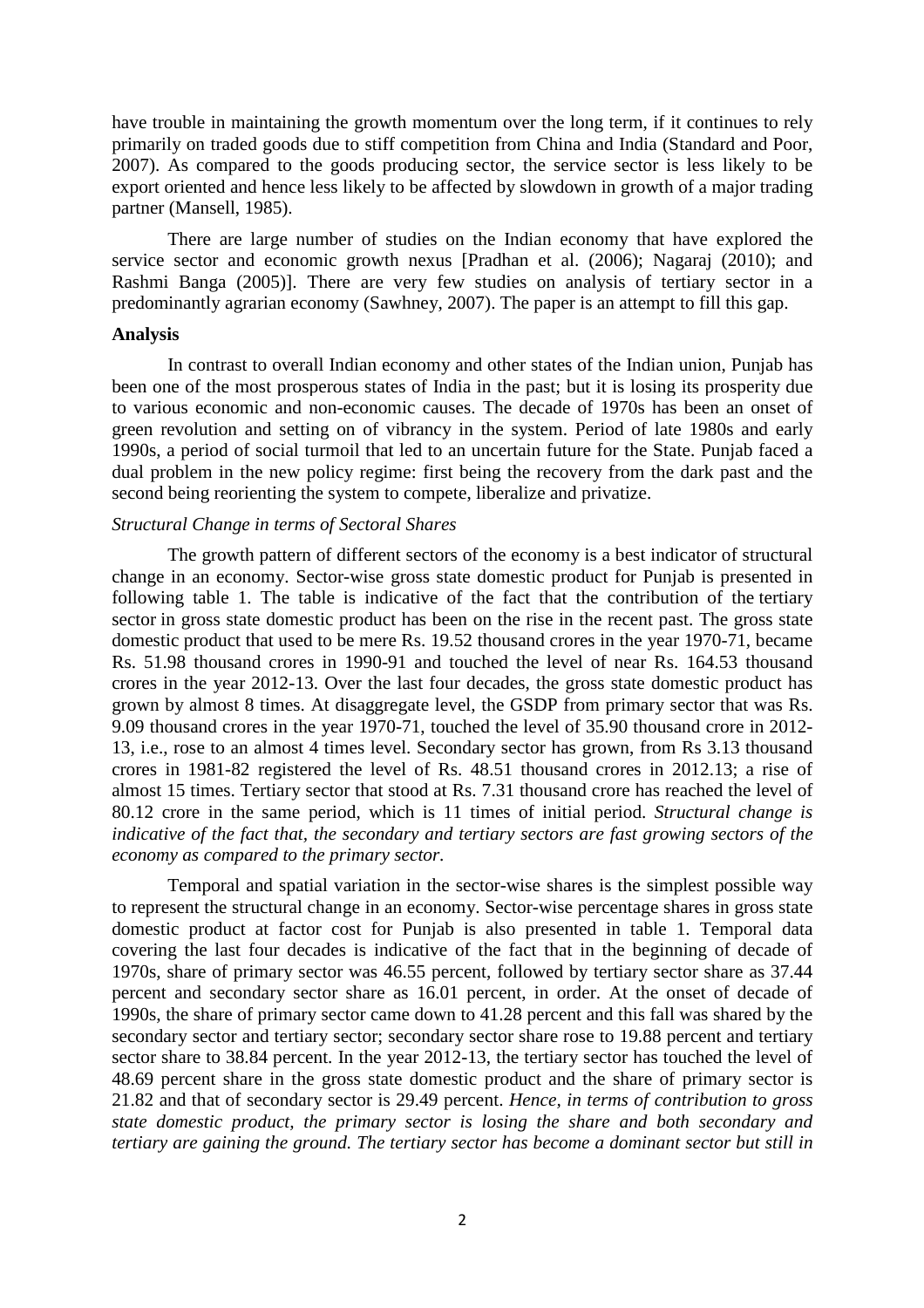*terms of national/other state comparisons, Punjab is far behind. Hence, the nature and composition of this tertiary sector needs to be explored in detail.* 

|             | Sector  |         |           |         |          |         | <b>Total GSDP</b> |         |
|-------------|---------|---------|-----------|---------|----------|---------|-------------------|---------|
| Year        | Primary |         | Secondary |         | Tertiary |         |                   |         |
|             | Amount  | Percent | Amount    | Percent | Amount   | Percent | Amount            | Percent |
| 1970-71     | 9088    | 46.55   | 3125      | 16.01   | 7311     | 37.44   | 19524             | 100     |
| 1975-76     | 10626   | 44.06   | 4038      | 16.74   | 9455     | 39.20   | 24119             | 100     |
| 1980-81     | 13015   | 41.30   | 5149      | 16.34   | 13351    | 42.36   | 31515             | 100     |
| 1985-86     | 18035   | 43.56   | 7339      | 17.73   | 16032    | 38.72   | 41406             | 100     |
| 1990-91     | 21459   | 41.28   | 10332     | 19.88   | 20191    | 38.84   | 51981             | 100     |
| 1995-96     | 25183   | 39.23   | 14839     | 23.12   | 24166    | 37.65   | 64187             | 100     |
| 2000-01     | 29396   | 35.46   | 19912     | 24.02   | 33581    | 40.51   | 82888             | 100     |
| 2005-06     | 31936   | 31.14   | 26632     | 25.97   | 43988    | 42.89   | 102556            | 100     |
| $2010 - 11$ | 35267   | 23.88   | 45441     | 30.77   | 66963    | 45.35   | 147670            | 100     |
| 2011-12     | 36022   | 23.03   | 46854     | 29.96   | 73534    | 47.01   | 156411            | 100     |
| 2012-13     | 35899   | 21.82   | 48511     | 29.49   | 80115    | 48.69   | 164525            | 100     |

Table 3: Sector-wise Gross State Domestic Product for Punjab at Constant Prices (2004-05) in Rs. Crores

Source: ESO, Govt. of Punjab, various publications.

In terms of net state domestic product (table 2), the relative position of three sectors is not much different. In terms of contribution to net state domestic product, the primary sector is losing its share and other two sectors are gaining the ground.

Table 2: Sector-wise Net State Domestic Product for Punjab at Constant Prices (2004-05) in Rs. Crores

|         | Sectors |         |           |         |        |          | Total  |             |  |
|---------|---------|---------|-----------|---------|--------|----------|--------|-------------|--|
| Year    | Primary |         | Secondary |         |        | Tertiary |        | <b>NSDP</b> |  |
|         | Amount  | Percent | Amount    | Percent | Amount | Percent  | Amount | Percent     |  |
| 1970-71 | 8348    | 46.63   | 2788      | 15.57   | 6769   | 37.80    | 17904  | 100         |  |
| 1975-76 | 9853    | 44.43   | 3519      | 15.87   | 8802   | 39.69    | 22173  | 100         |  |
| 1980-81 | 11987   | 41.48   | 4396      | 15.21   | 12518  | 43.31    | 28901  | 100         |  |
| 1985-86 | 16850   | 44.28   | 6194      | 16.28   | 15006  | 39.44    | 38051  | 100         |  |
| 1990-91 | 20480   | 42.56   | 8844      | 18.38   | 18801  | 39.07    | 48126  | 100         |  |
| 1995-96 | 23808   | 40.86   | 12563     | 21.56   | 21903  | 37.59    | 58274  | 100         |  |
| 2000-01 | 27714   | 37.19   | 16441     | 22.07   | 30357  | 40.74    | 74512  | 100         |  |
| 2005-06 | 32510   | 33.90   | 22966     | 23.95   | 40426  | 42.15    | 95902  | 100         |  |
| 2010-11 | 64052   | 31.70   | 51384     | 25.43   | 86589  | 42.86    | 202025 | 100         |  |
| 2011-12 | 71801   | 30.88   | 58031     | 24.96   | 102692 | 44.16    | 232524 | 100         |  |
| 2012-13 | 80047   | 30.26   | 65363     | 24.71   | 119128 | 45.03    | 264537 | 100         |  |

Source: ESO, Govt. of Punjab, various publications.

Sub-sectors wise shares of tertiary sector in GSDP in Punjab (table 3) are indicative of the fact that in the decade of 1970s, the leading sector in terms of share has been the 'other services' (33.61 percent), followed by 'real estate, ownership of dwelling and business services' (27.71 percent) and 'trade hotels and restaurants' (26.55 percent). In the decade of 1980s, the sub-sector, 'other services', that included professional services and support services, started losing, in terms of share and the decline accelerated in all the following decades. Decade of 1980s also registered a start of a perpetual decline in share of sub-sectors, 'trade, hotels and restaurants' and 'real estate, ownership of dwelling and business services'. In 1980s and the following decades, some sectors that showed a continuous improvement in terms of shares have been, 'transport, storage and communication' and 'banking and insurance'. This has been basically due to the natural momentum of the sub-sectors and demand pull forces generated by the rising income levels in the state.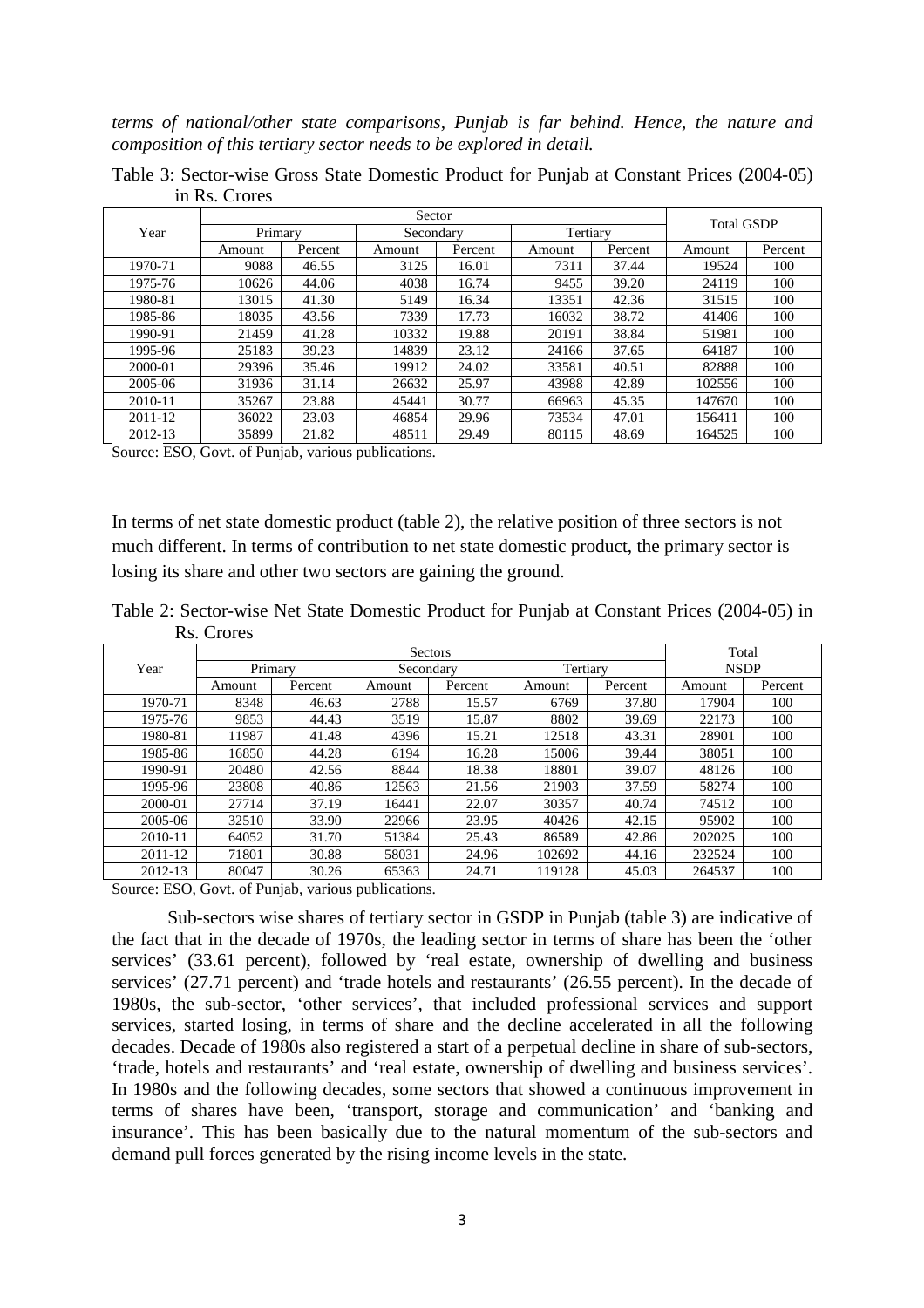Social turmoil in the state during 1980s and earlier 1990s decades put the economy in to a crisis. *Investors and entrepreneurs in trade, hotels, restaurants, real estate, ownership of dwelling and business services lost interest in the state and capital out-flight took place in decade of 1980s and earlier 1990s. Activities complementary to these services, the professional services and support services also followed the same path. Social turmoil period witnessed a sharp rise in share of 'public administration' due to heavy public expenditure on police, paramilitary forces and related enormous paraphernalia.* 

|         | <b>Sub-Sectors of Tertiary Sector</b> |            |       |       |           |            |                              |
|---------|---------------------------------------|------------|-------|-------|-----------|------------|------------------------------|
| Year    | <b>TSC</b>                            | <b>THR</b> | B&I   | RE    | <b>PA</b> | <b>OTH</b> | <b>Total Tertiary Sector</b> |
| 1970-71 | 4.02                                  | 26.55      | 2.43  | 27.71 | 5.68      | 33.61      | 100                          |
| 1975-76 | 4.15                                  | 30.64      | 2.33  | 23.05 | 4.98      | 34.84      | 100                          |
| 1980-81 | 4.28                                  | 31.87      | 3.12  | 21.70 | 8.10      | 30.93      | 100                          |
| 1985-86 | 5.12                                  | 31.02      | 4.31  | 21.36 | 8.19      | 30.00      | 100                          |
| 1990-91 | 6.11                                  | 29.48      | 6.78  | 18.84 | 11.15     | 27.64      | 100                          |
| 1995-96 | 7.52                                  | 29.83      | 7.84  | 17.78 | 10.64     | 26.38      | 100                          |
| 2000-01 | 11.04                                 | 29.50      | 10.09 | 14.56 | 11.92     | 22.90      | 100                          |
| 2005-06 | 15.38                                 | 28.10      | 11.65 | 13.03 | 10.88     | 20.95      | 100                          |
| 2010-11 | 14.63                                 | 25.27      | 16.96 | 10.68 | 10.66     | 21.79      | 100                          |
| 2011-12 | 14.54                                 | 25.30      | 17.86 | 10.13 | 10.35     | 21.82      | 100                          |
| 2012-13 | 14.22                                 | 25.45      | 18.68 | 9.73  | 10.14     | 21.76      | 100                          |

Table 3: Sub-sectors wise Shares of Tertiary Sector in GSDP, Punjab

Note: Abbreviations used in the table are as follows

TSC: Transport, Storage & Communication

THR: Trade, Hotels & Restaurants

B&I: Banking & Insurance

RE: Real Estate, Ownership of Dwelling & Business Services

PA: Public Administration

OTH: Other Service

Source: ESO, Govt. of Punjab, various publications.

#### *Structural Change in terms Distribution of Workforce*

Sector-wise distribution of workforce in Punjab in relation to India is presented in table 4. Throughout the period under consideration, the primary sector continues to be the largest employer of workforce in India and as well as in Punjab. Because of negligible mining and quarrying, primary sector in Punjab is basically the agriculture sector and allied sectors. In the year 1983, the percentage of workforce employed in primary sector was 67.93 percent. In the temporal dimension, it was 53.23 percent in 1999-2000 and went down to 36.45 percent in 2011-12. The decline in workforce employed in agriculture has been faster in Punjab as compared to all India level but still the primary sector continues to be the largest employer. Further, the services sector is the second largest employer and the secondary sector has the least share in the sector wise distribution of workforce over the period 1983- 2011. *During the period under consideration, Punjab experienced a greater shift in workforce to the non-agriculture sectors as compared to the country as a whole. It dispels the commonly held myth that Punjab historically being an agricultural economy, has not experienced a major shift of workers outside the primary sector.*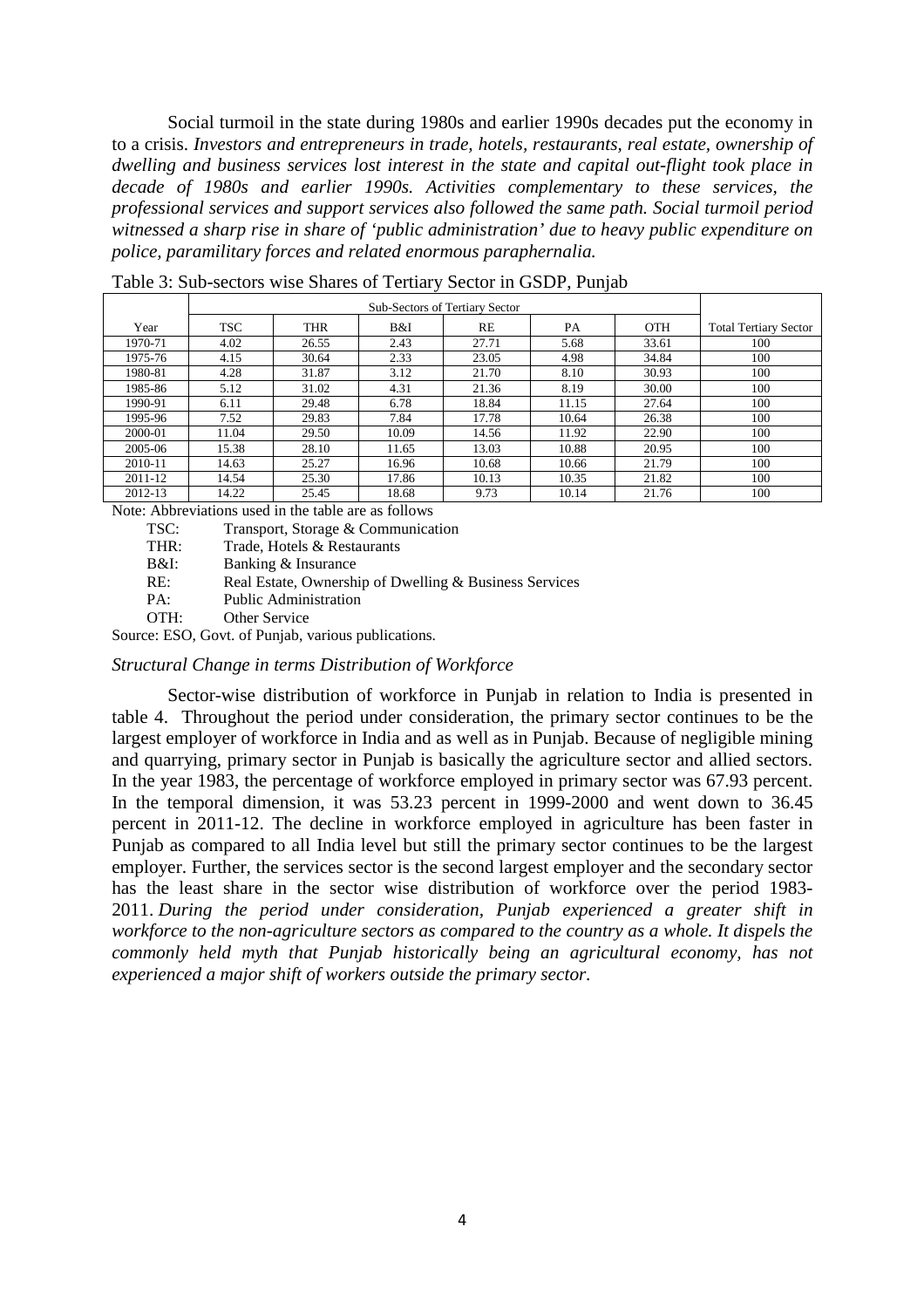|        |                | ັ<br>Year |         |         |         |         |  |
|--------|----------------|-----------|---------|---------|---------|---------|--|
| Level  | <b>Sectors</b> | 1983      | 1993-94 | 1999-00 | 2005-06 | 2011-12 |  |
| Punjab | Primary        | 67.93     | 56.74   | 53.23   | 44.90   | 36.45   |  |
|        | Secondary      | 12.75     | 15.63   | 17.51   | 22.10   | 30.52   |  |
|        | Tertiary       | 19.32     | 27.63   | 29.26   | 33.00   | 33.03   |  |
|        | Total          | 100.00    | 100.00  | 100.00  | 100.00  | 100.00  |  |
| India  | Primary        | 69.03     | 64.67   | 60.41   | 58.00   | 49.44   |  |
|        | Secondary      | 13.76     | 14.83   | 16.85   | 18.80   | 23.72   |  |
|        | Tertiary       | 17.21     | 20.50   | 22.74   | 23.20   | 26.84   |  |
|        | Total          | 100.00    | 100.00  | 100.00  | 100.00  | 100.00  |  |

Table 4: Sector-wise Percentage Share of Estimated Workforce

Source: NSSO Reports, various issues

Sub sector-wise analysis of tertiary sector for different years (table 5) shows that within tertiary sector from employment share point of view, all the sectors have picked up slightly in the post social turmoil period. Presently, in terms of workforce share, 'trade, hotels and restaurants' sub-sector has the highest share followed by sub-sectors, 'public administration and community services' and 'transport, storage and communication', in order. As compared to year 1983, the share of sub-sector, 'trade, hotels and restaurants', has doubled by year, 1999-2000; after that it has almost stabilized around 13 percent.

|                                    | Year  |         |         |         |         |  |
|------------------------------------|-------|---------|---------|---------|---------|--|
| Sub-Sector of Tertiary Sector      | 1983  | 1993-94 | 1999-00 | 2005-06 | 2011-12 |  |
| Trade, Hotels & Restaurants        | 6.17  | 10.45   | 13.05   | 13.46   | 13.57   |  |
| Transport, Storage & Communication | 3.41  | 3.56    | 5.10    | 5.28    | 5.38    |  |
| Banking & Insurance                | 0.91  | .07     | 1.25    | 1.56    | 1.63    |  |
| Public Adm. & Community Services   | 7.88  | 11.57   | 9.01    | 9.86    | 10.23   |  |
| <b>Other Services</b>              | 0.95  | 0.98    | 0.85    | 2.84    | 2.49    |  |
| <b>Total Tertiary</b>              | 19.32 | 27.63   | 29.26   | 33.00   | 33.30   |  |

Table 5: Sub-Sector wise Percentage Share of Estimated Workforce

Source: NSSO Reports, various issues

Pattern of workforce within the tertiary sector in Punjab is indicative of the fact that there has not been any drastic change in the percentage distribution of workforce in most of the sub-sectors within the tertiary sector. The largest share in State income now comes from the services sector. From the point of view of employment, though the primary sector still has the maximum share in sector-wise workforce, the share of the tertiary sector in workforce has been increasing over time.

#### *Economic Growth Trajectory and Tertiary Sector*

Various curves fitted to long term series state domestic product, as a function of time, show that GSDP of Punjab follows the exponential trend  $(R^2=0.997)$ . Hence the exponential curve of SDP and time is the best measure of long-term expected growth trajectory of the state. This expected trajectory can be compared with actual SDP series trajectory to identify the critical time points in the development of the State. GSDP series in comparison to linear and exponential trend are presented in graph (Appendix Graph 1). Growth trajectory of the state shows that there have been three critical points and the four periods in the development trajectory of the state: (a) the Green Revolution take off period (up to 1980-81); (b) social turmoil period (1980-81 to 1994-95); (c) Recovery from social turmoil period (1994-95 to 2006-07); and take off period (2006-07 onwards). Growth trajectory of NSDP series (Appendix Graph 2 and 3) also follows the exponential trend. Plotting of long term NSDP along with exponential trend of the same shows that social turmoil heat was realized by the NSDP in 1981-82 and take off period by the year 2006-07.This is almost in consonance with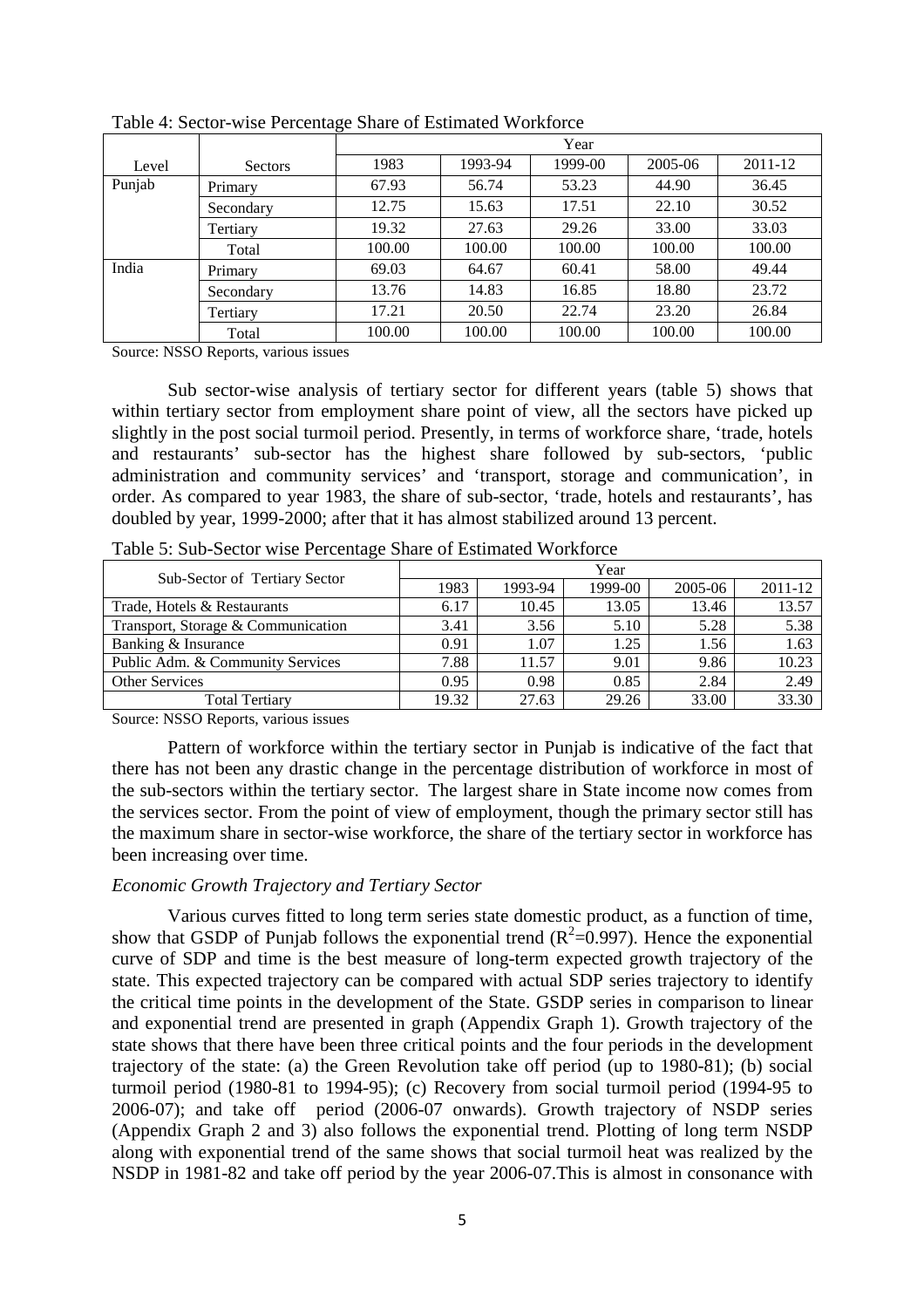what we identified with curve analysis of GSDP series. This periodic analysis of the data can help us to capture the finer dynamics of the system.

The long term growth rate of state domestic product of Punjab has been 5.08 percent per annum (table 6). On the onset of Green revolution, in Punjab, the GSDP grew at the rate of 5.28 percent per annum. As expected, the growth engine was the primary sector that grew at the rate of 6.07 percent per annum. It was followed by secondary sector (5.53 percent per annum) and tertiary sector (4.48 percent per annum), in order. In the social turmoil period, the growth rate of GSDP went down to 4.88 per annum and the growth of secondary sector was the highest (7.04 percent per annum) followed by primary sector (4.65 percent per annum) and tertiary sector (4.08 percent per annum), in order. During the post social turmoil period annual growth rate of GSDP touched the lowest level of 4.46; except slight improvement in the tertiary sector rest of the system faced a slow down. Slight improvement of tertiary sector has been partly due to Pay Commission pay hike during this period. Commonly held opinion is that, during social turmoil period, there was out flight of capital and labour from the state. Secondary sector, due to its very nature, could not wind up and ran overnight to another destination. Heavy fixed capital and tight networking of debtors and creditor did not allow the industry to migrate immediately; rather, it tried to adjust itself to disturbed period, by adjusting working hours, dis-saving and maintaining the system even at a heavy transaction cost. Industry faced a crisis on multiple fronts. Supplies on credit from other states got affected adversely and other state customers and suppliers curtailed visiting Punjab. Banking, insurance coupled with transport and communication growth provided the required short run cushion to the industry to stay in the State. Another saving grace has been that due to tough state administration and adverse environment in the state the unionism and the resulting strikes and lockouts have also been negligible during this period.

| Period/Item               | Primary | J<br>Secondary | ╯<br>Tertiary | Total |
|---------------------------|---------|----------------|---------------|-------|
| <b>GSDP</b>               |         |                |               |       |
| Green Revolution Take off | 6.07    | 5.53           | 4.48          | 5.28  |
| Social Turmoil            | 4.65    | 7.04           | 4.08          | 4.88  |
| Post Social Turmoil       | 2.34    | 5.19           | 5.91          | 4.46  |
| Recovery                  | 1.40    | 6.62           | 9.10          | 6.37  |
| All                       | 3.65    | 6.76           | 5.40          | 5.08  |
| <b>NSDP</b>               |         |                |               |       |
| Green Revolution Take off | 4.50    | 5.80           | 6.13          | 5.36  |
| Social Turmoil            | 4.91    | 7.04           | 3.85          | 4.86  |
| Post Social Turmoil       | 2.53    | 4.96           | 5.73          | 4.36  |
| Recovery                  | 12.93   | 13.91          | 16.61         | 14.74 |
| All                       | 4.79    | 7.27           | 5.95          | 5.76  |

Table 6: Sector-wise Growth Profile of GSDP and NSDP in Punjab Economy

Source: Calculated from ESO Publication, various publications

The growth trajectory is indicative of the fact that secondary sector tried to sustain the higher growth rate even during the social turmoil but got shaken due to prolonged disturbance; much of the slowdown came in post social turmoil period. On the other hand, the services by their very foot loose nature started withdrawing immediately, as soon as the disturbance started in Punjab. It is during the recovery period that the economy has registered the growth of 6.37 percent per annum and industry and services have registered an annual growth rate of 6.62 percent and 9.10 percent respectively.

Within tertiary sector, a look on the temporal behavior of subsectors (table 7) is indicative of the fact that during Green Revolution take off decade, 'banking and insurance' grew at the rate of 9.41 percent per annum and during disturbance period; its growth rate was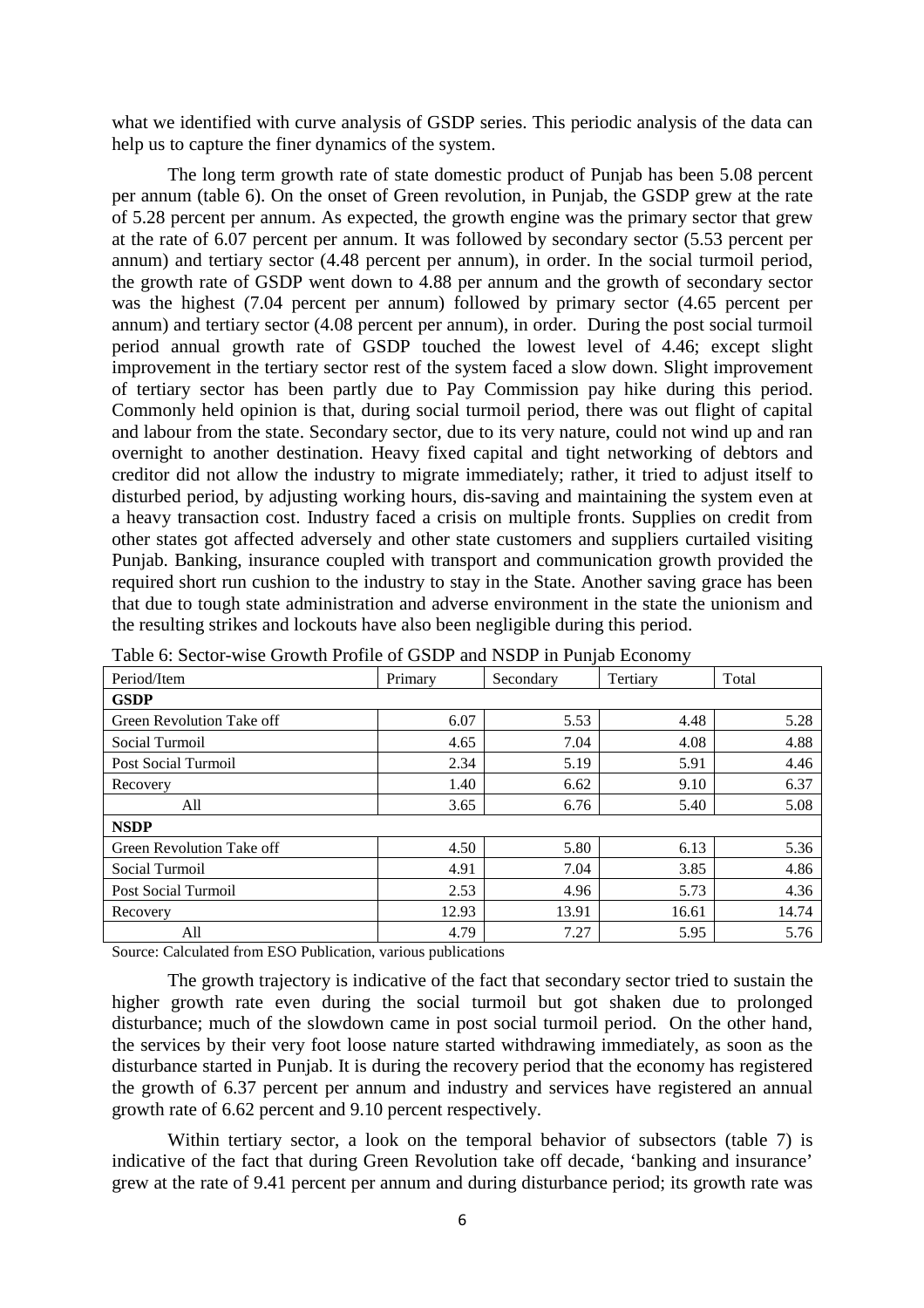10.05 percent per annum. In the post social turmoil period, it suffered a slight reduction in terms of growth rate. Same is the behavior pattern of 'transport, storage and communication'.

|                           |             |             |                | Real            |             |          |
|---------------------------|-------------|-------------|----------------|-----------------|-------------|----------|
|                           |             |             |                | Estate,         |             |          |
|                           |             |             |                | Ownership       |             |          |
|                           | Transport,  |             |                | of              |             |          |
|                           | Storage $&$ | Trade,      | <b>Banking</b> | Dwelling        |             |          |
|                           | Communica-  | Hotels $&$  | &              | & Business      |             | Other    |
|                           | tion        | Restaurants | Insurance      | <b>Services</b> | Public Adm. | Services |
| Green Revolution Take off | 6.37        | 7.93        | 9.41           | 1.76            | 7.31        | 4.69     |
| Social Turmoil            | 7.53        | 3.28        | 10.05          | 2.54            | 8.57        | 2.94     |
| Post Social Turmoil       | 14.99       | 5.40        | 8.08           | 2.74            | 6.02        | 3.54     |
| Recovery                  | 7.21        | 7.73        | 15.51          | 4.32            | 8.58        | 10.21    |
| All                       | 9.52        | 4.96        | 10.83          | 3.10            | 7.52        | 3.88     |

Table 7: Sub-Sector wise Growth Profile of Tertiary Sector in Punjab

Source: Calculated from ESO Publication, various publications

Hence, during social turmoil, the industry by its very nature did not fly out to other states immediately during the disturbance period, but it could not sustain in the legacy of turmoil period for a long time. The service sector activities like banking, finance, insurance, transportation and communication maintained their pace during and after disturbance and provided a short term cushion to the struggling secondary sector. Due to social turmoil in the state, the public administration system grew slightly fast. Services like trading, hotels, restaurants, professional and supportive services reduced their operations or migrated out. Now the state has entered in to a higher growth trajectory and the tertiary sector and secondary sector are leading the growth.

 Effect of social turmoil is clearly visible on the banking sector. Credit is the backbone of tertiarization and credit-deposit ratio (table 8) is the best approximation of banking operations in a region. Although, the credit-deposit ratio in Punjab has improved a lot during the last decade but it remained slightly subdued in the decade of 1980s and 1990s. It was just 38.6 percent in year 1980 and is 71.1 percent in year 2010. So, in the social turmoil period credit also shied away from the region.

| Years | CD Ratio in Punjab |
|-------|--------------------|
| 1980  | 38.6               |
| 1985  | 44.6               |
| 1990  | 45.5               |
| 1995  | 41.4               |
| 2000  | 39.4               |
| 2005  | 50.1               |
| 2009  | 65.5               |
| 2010  | 71.1               |

Table 8: Credit-Deposit (C-D) Ratio in Punjab

**Source:** Statistical Tables Relating to Banks in India, Reserve Bank of India (various issues)

As per development economics, investment-GDP ratio is the best determinant of growth and development of a region. Table 9 shows the ratio of investment to GDP in Punjab in comparison to all India. In the year 1980-81, the investment-GDP ratio that was mere 15.6 percent, rose to 21.6 percent in 1985-86 and then to 24.2 percent in 1989-90. Later, 1989-90 onwards, there has been a continuous decline in investment GDP ratio with minor exceptions. Investment-GDP ratio that has been 20.6 percent in 2001-02 went down and has been 14.5 percent in year 2009-10. Throughout the period under considerations, it has been much lower than the national investment-GDP ratio. Presently, the national investment-GDP ratio is 2.5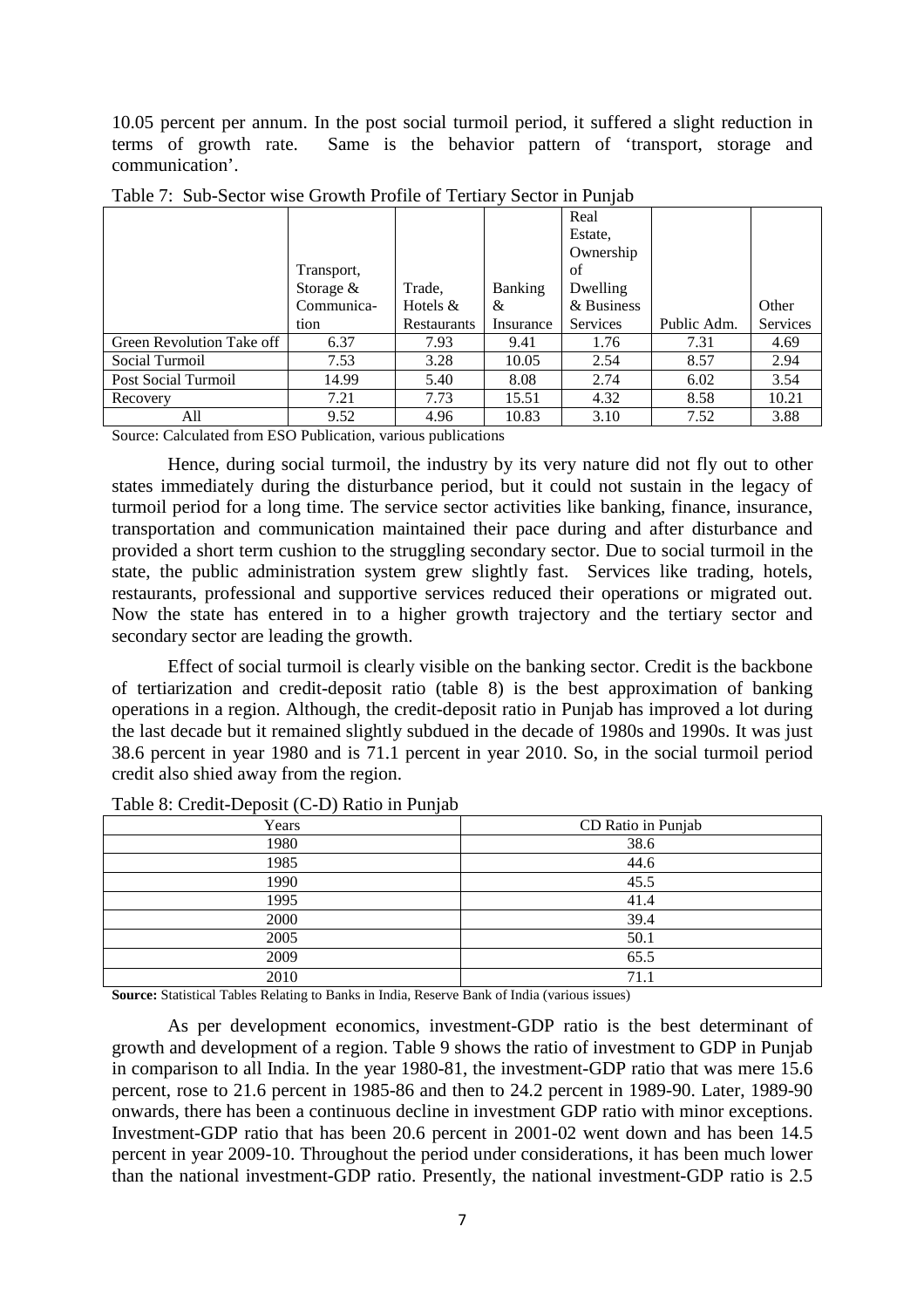times of that of Punjab. *Punjab model of development, with social turmoil further compounding its negatives fallouts, lead to the either out-flight of capital or the capital shied away from it. This is what explains the cause of poor industrial base and under-grown tertiary sector.*

| Years    | Investment GDP Ratio (%),<br>India | Investment GDP Ratio (%),<br>Punjab | Gap (%)<br>(India-Punjab) |
|----------|------------------------------------|-------------------------------------|---------------------------|
| 1980-81  | 15.3                               | 15.6                                | 0.3                       |
| 1985-86  | 22.8                               | 21.6                                | 1.2                       |
| 1989-90  | 25.0                               | 24.2                                | 0.8                       |
| 1990-91  | 27.1                               | 23.1                                | 4.0                       |
| 1991-92  | 23.6                               | 22.0                                | 1.6                       |
| 1992-93  | $\overline{22.0}$                  | 21.1                                | 0.9                       |
| 1993-94  | 22.4                               | 22.4                                | 0.0                       |
| 1994-95  | 25.4                               | 22.9                                | 2.5                       |
| 1995-96  | 26.6                               | 30.9                                | $-4.3$                    |
| 1996-97  | 24.0                               | 18.9                                | 5.1                       |
| 1997-98  | 25.3                               | 20.5                                | 4.8                       |
| 1998-99  | 23.3                               | 20.1                                | 3.2                       |
| 1999-00  | 25.9                               | 16.9                                | 9.0                       |
| 2000-01  | 24.3                               | 20.6                                | 3.7                       |
| 2001-02  | 24.8                               | 20.9                                | 3.9                       |
| 2002-03  | 25.2                               | 16.2                                | 9.0                       |
| 2003-04  | 27.6                               | 16.1                                | 11.5                      |
| 2004-05  | 32.7                               | 19.5                                | 13.2                      |
| 2005-06  | 34.3                               | 19.1                                | 15.2                      |
| 2006-07  | 35.5                               | 19.9                                | 15.6                      |
| 2007-08  | 37.7                               | 16.8                                | 20.9                      |
| 2008-09  | 34.9                               | 15.4                                | 19.5                      |
| 2009-10  | 36.5                               | 14.5                                | 22.0                      |
| 20010-11 | 38.2                               | 15.1                                | 23.1                      |

Table 9: Investment-GDP ratio in Punjab in comparison to all India

Source: Statistical Abstract of Punjab, various issues

#### *Spatial Distribution of Tertiary Sector*

Spatial distribution of tertiary sector in relation to other sectors gives the nature and extent of tertiary sector development in a region. A look on table 10 and appendix graph 4, shows that tertiarization in Punjab is not evenly distributed in the state. Districts like Moga, Sangrur, Barnala and Ferozepur have a very low share of tertiary sector share in the district domestic product; it is 32.13 percent, 33.66 percent, 34.32 percent and 36.00 percent, respectively. Amritsar has the highest level (51.00 percent) in terms of tertiary sector share in district domestic product. It is followed by Roopnagar (49.82 percent), Gurdaspur (46.43 percent) and Jalandhar (45.90 percent) in order. *Spatial distribution of tertiary sector shows that developed regions, with better economic and social infrastructure have a higher share of tertiary sector in domestic product and vice-versa. Much of the development and resulting tertiary sector development has taken place in already developed regions and somehow, the backward regions, especially a major chunk of Malwa region is still low on ladder of tertiarization.*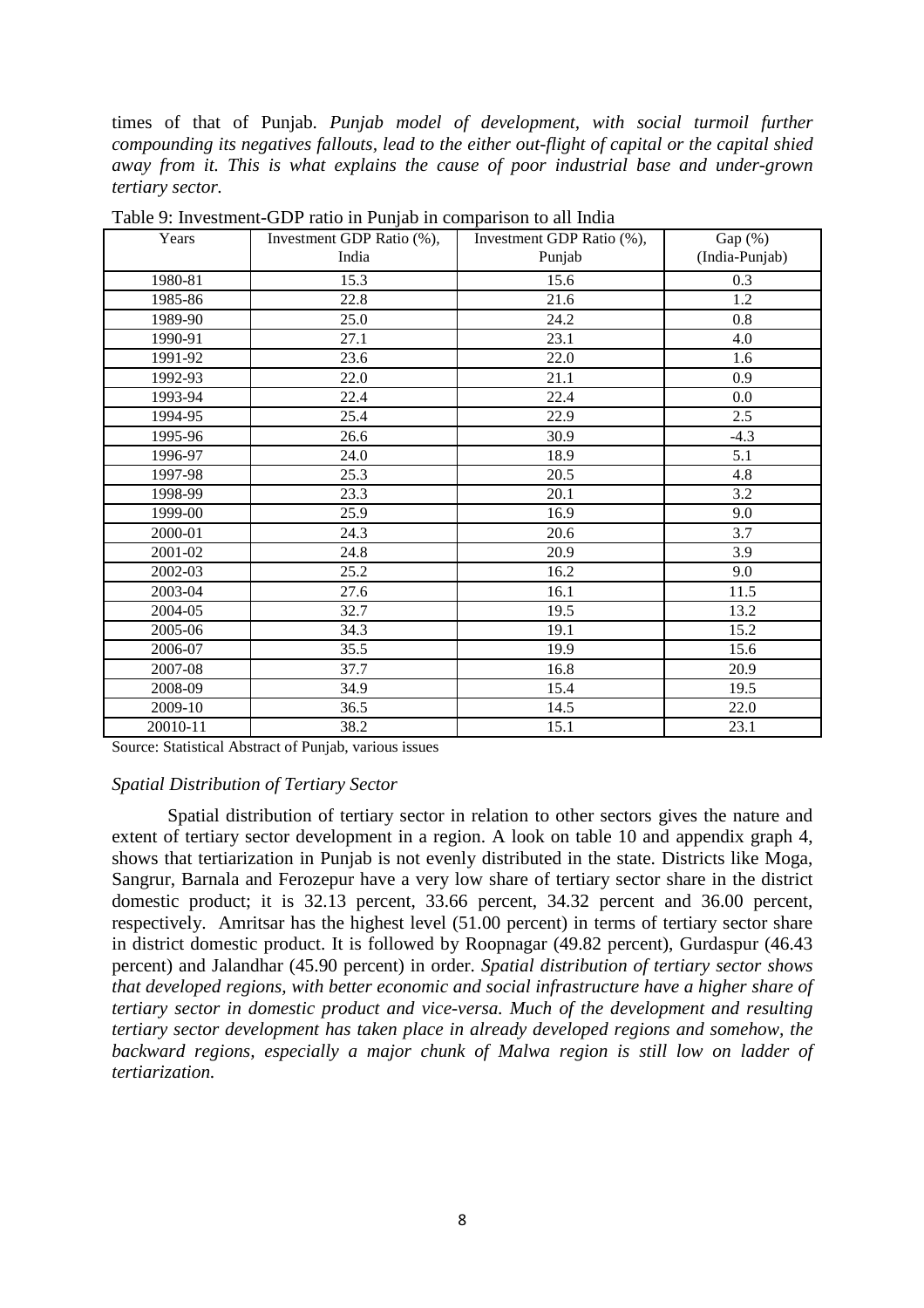|                |                  |         | Sector    |          |       |  |  |
|----------------|------------------|---------|-----------|----------|-------|--|--|
| Sr. No.        | District         | Primary | Secondary | Tertiary | Total |  |  |
| 1              | Gurdaspur        | 33.58   | 19.99     | 46.43    | 100   |  |  |
| $\overline{2}$ | Amritsar         | 26.69   | 22.31     | 51.00    | 100   |  |  |
| 3              | Tarntaran        | 41.72   | 18.62     | 39.67    | 100   |  |  |
| $\overline{4}$ | Kapurthala       | 36.39   | 23.60     | 40.01    | 100   |  |  |
| 5              | Jalandhar        | 22.49   | 31.61     | 45.90    | 100   |  |  |
| 6              | <b>SBS</b> Nagar | 26.34   | 39.06     | 34.60    | 100   |  |  |
| 7              | Hoshiarpur       | 31.38   | 26.23     | 42.39    | 100   |  |  |
| 8              | Roopnagar        | 27.86   | 22.32     | 49.82    | 100   |  |  |
| 9              | <b>SAS Nagar</b> | 26.78   | 30.26     | 42.96    | 100   |  |  |
| 10             | Ludhiana         | 20.85   | 38.98     | 40.17    | 100   |  |  |
| 11             | Firozepur        | 49.85   | 14.15     | 36.00    | 100   |  |  |
| 12             | Faridkot         | 42.86   | 15.09     | 42.05    | 100   |  |  |
| 13             | Mukatsar         | 46.24   | 12.85     | 40.91    | 100   |  |  |
| 14             | Moga             | 32.75   | 35.12     | 32.13    | 100   |  |  |
| 15             | Bathinda         | 43.65   | 15.77     | 40.58    | 100   |  |  |
| 16             | Mansa            | 49.01   | 13.86     | 37.14    | 100   |  |  |
| 17             | Sangrur          | 43.00   | 23.33     | 33.66    | 100   |  |  |
| 18             | Barnala          | 45.53   | 20.16     | 34.32    | 100   |  |  |
| 19             | Patiala          | 32.55   | 24.10     | 43.35    | 100   |  |  |
| 20             | Fatehgarh Sahib  | 33.59   | 25.38     | 41.03    | 100   |  |  |

Table 10: Spatial Distribution of Tertiary Sector Share in Punjab, 2010-11

Source: Statistical Abstract of Punjab

#### *Linkage Analysis of Tertiary Sector*

The shift in composition of SDP has lead to specific pattern of inter-sectoral production and demand linkages. The study of inter-sectoral linkages is need of the time so that the positive growth stimuli among sectors could be identified and fostered to sustain the economic growth momentum. The production linkages or backward linkages among various sectors of an economy basically arise from inter-dependence of sectors, for meeting their productive input needs. Output linkages or forward linkages give the pattern of output disposition among the sectors. The analysis of *backward linkages* (table 11) is indicative of the fact that to produce one unit worth of output, in the year 1968-69, *tertiary sector* required 0.0253 unit worth of input from primary sector, 0.2234 from secondary sector and 0.1389 from itself. That is for input requirements tertiary sector depended more on secondary sector and on itself; and its dependence on primary sector has been the least. Input dependence of tertiary sector has been biased more towards secondary sector than towards primary sector. The demand linkages or *forward linkages* of *tertiary sector* have been the highest with itself, followed by secondary sector. Its forward linkage with primary sector has been very week. Analysis of linkages of tertiary sector is indicative of the fact that emerging tertiary sector in Punjab economy is loosely connected to agriculture sector on the backward and forward front. This requires a further in-depth disaggregate analysis, fortified with a wider database, to derive some finer conclusions regarding the viability of such a skewed pattern of linkages in an agrarian economy.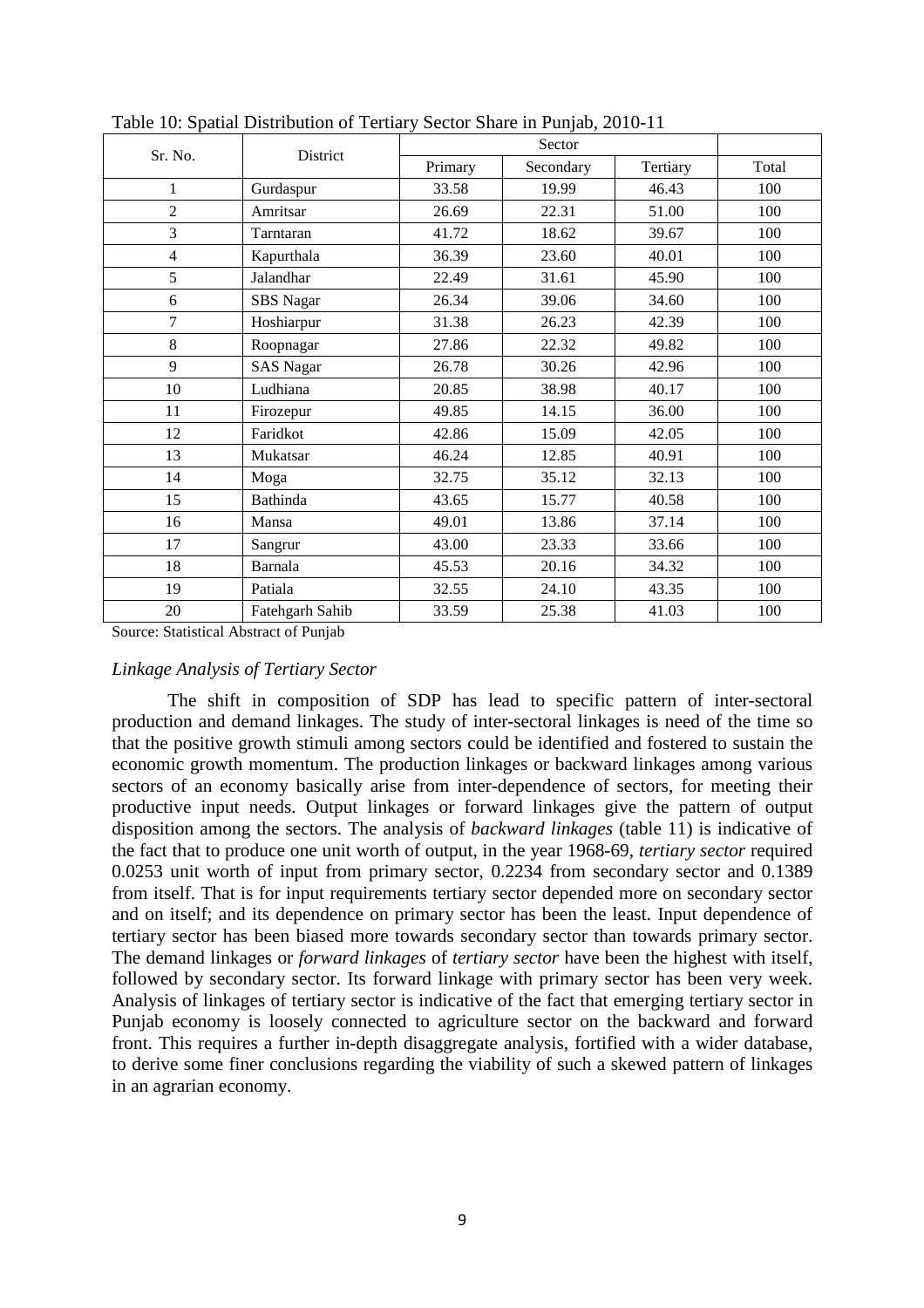| Sector    | <b>Backward Linkage</b> | <b>Forward Linkage</b> |
|-----------|-------------------------|------------------------|
| Primary   | 0.0253                  | 0.03818                |
| Secondary | 0.2234                  | 0.36024                |
| Tertiary  | 0.1389                  | 0.61213                |

Table 11: Sectoral Linkages of Tertiary Sector, 2006-07

Source: Calculated from Singh and Singh (2011)

#### **Conclusion**

Hence to sum up, we can say, the poor developed tertiary sector has its roots in the social turmoil period of late 1980s and early 1990s. Over emphasis on agriculture and because of the social turmoil, required pre-conditions for tertiary sector revolution could not be created. State has lagged behind in the transition to service economy. There is an ample scope to improve the economic growth via tertiary sector growth, provided the proper human resource planning and integration of tertiary sector with commodity sector is done. In this context following are the policy implications.

- a) Tertiary sector growth and its translation into higher per capita income growth is a function of human capital. The state with poor human capital need to develop it and improve the efficiency of the labour, if the benefits of the tertiary sector led growth are to be obtained.
- b) A massive and sustained investment in human resource development is need of the time. The education, health and economic opportunities system need to be revamped thoroughly.
- c) Economic Infrastructure, especially related to transportation needs to be upgraded. In this regard, because of paucity of resources with the state, public private participation needs to be explored.
- d) Special packages, in the form of technology parks and economic zones need to be perceived to attract the corporate investment.
- e) Being an active border State and food bowl of the country, some special Union budget allocations for improving the investment base are required.

#### **References**

- Banga, Rashmi (2005),"Role of Service in Growth Process: A Survey", Indian Council for Trade and International Economic Relations (ICRIER), Working Paper 159.
- Economic Council of Canada (1991), *Employment in the Service Sector, Minister of Supply and Services,* Canada, Ottawa.
- Glasmeier A. and Marie H. (1993), "Service-Led Rural Development: Definitions, Theories, and Empirical Evidence", *International Regional Science Review*, Vol. 16, No. 1-2: 197-229.
- Hirschmann, A. O. (1958), *The Strategy of Economic Development*, New Haven, Conn.: Yale University Press.
- Lewis, W. A. (1954), *Economic Development with Limited Supplies of Labour*, Manchester School of Social Science, 22: 139-91.
- Mansell Robert, 1985. 'The Service Sector and Western Economic Growth' Canadian Public Policy, 11(s1): 354- 360.
- Nagaraj, R. (2010), "Is Service Sector's Output Overestimated", *Economic and Political Weekly*, Vol, 44, No 5, January 31, pp 40-45.
- Pradhan, J.P., Sahu, M.K. and Abraham, V. (2006), "Rise of Service Sector Outward Foreign Direct Investment from Indian Economy: Trends, Patterns, and Determinants", *GITAM Journal of Management, Vol. 4, No. 1.*
- Sawhney, Upinder (2007), "Growth of Services Sector in a Predominantly Agricultural Economy of Punjab", *Political Economy Journal of India*, 17(1-2), pp 1-11.
- Singh, Inderjeet and Singh, Lakhwinder ( 2011). "Regional Input Output Table for the State of Punjab," MPRA Paper 32344, University Library of Munich, Germany.
- Standard and Poor (2007), *Unfulfilled Potential: The Services Sector In Southeast Asia*, October.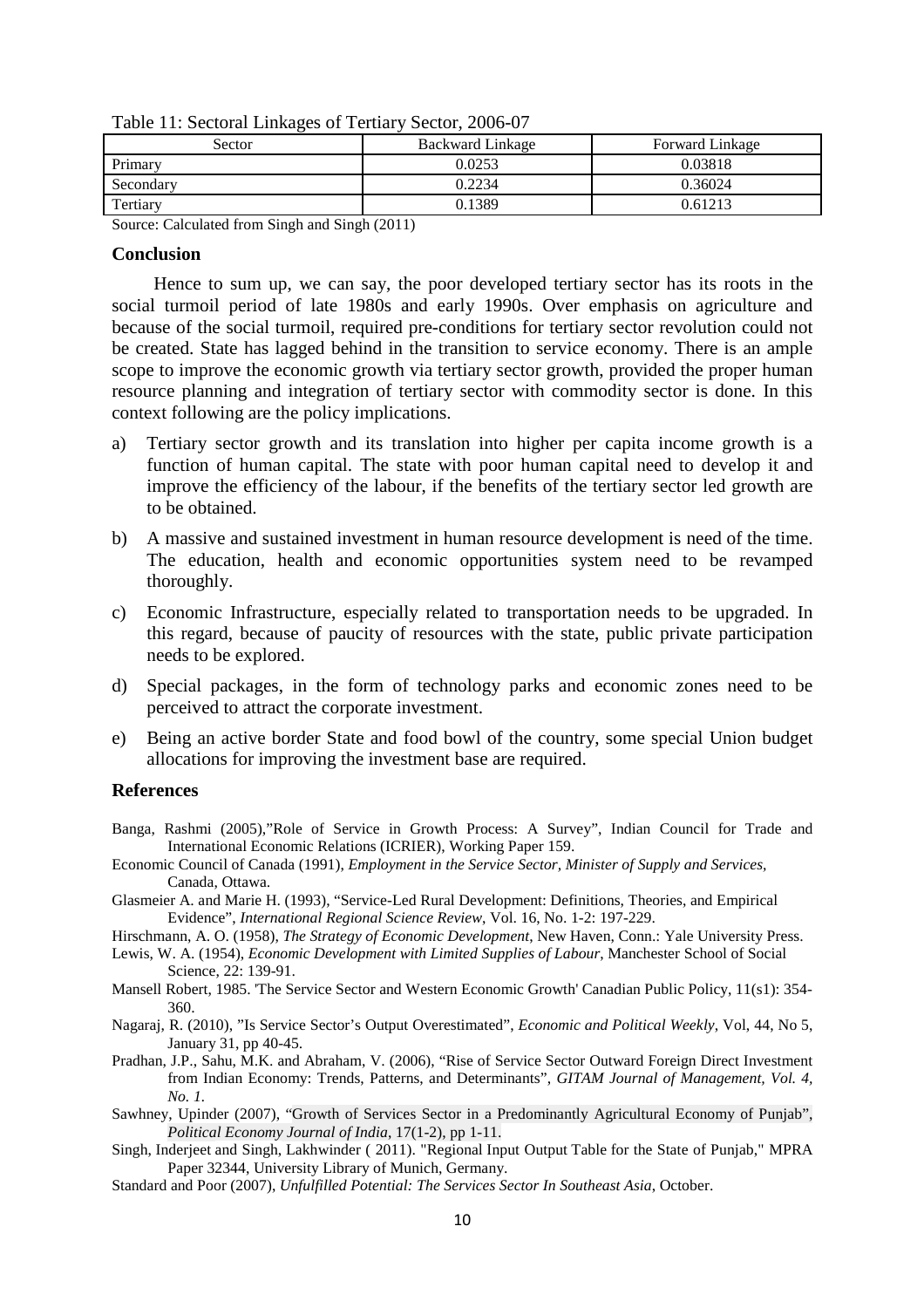## **Appendix Graphs**



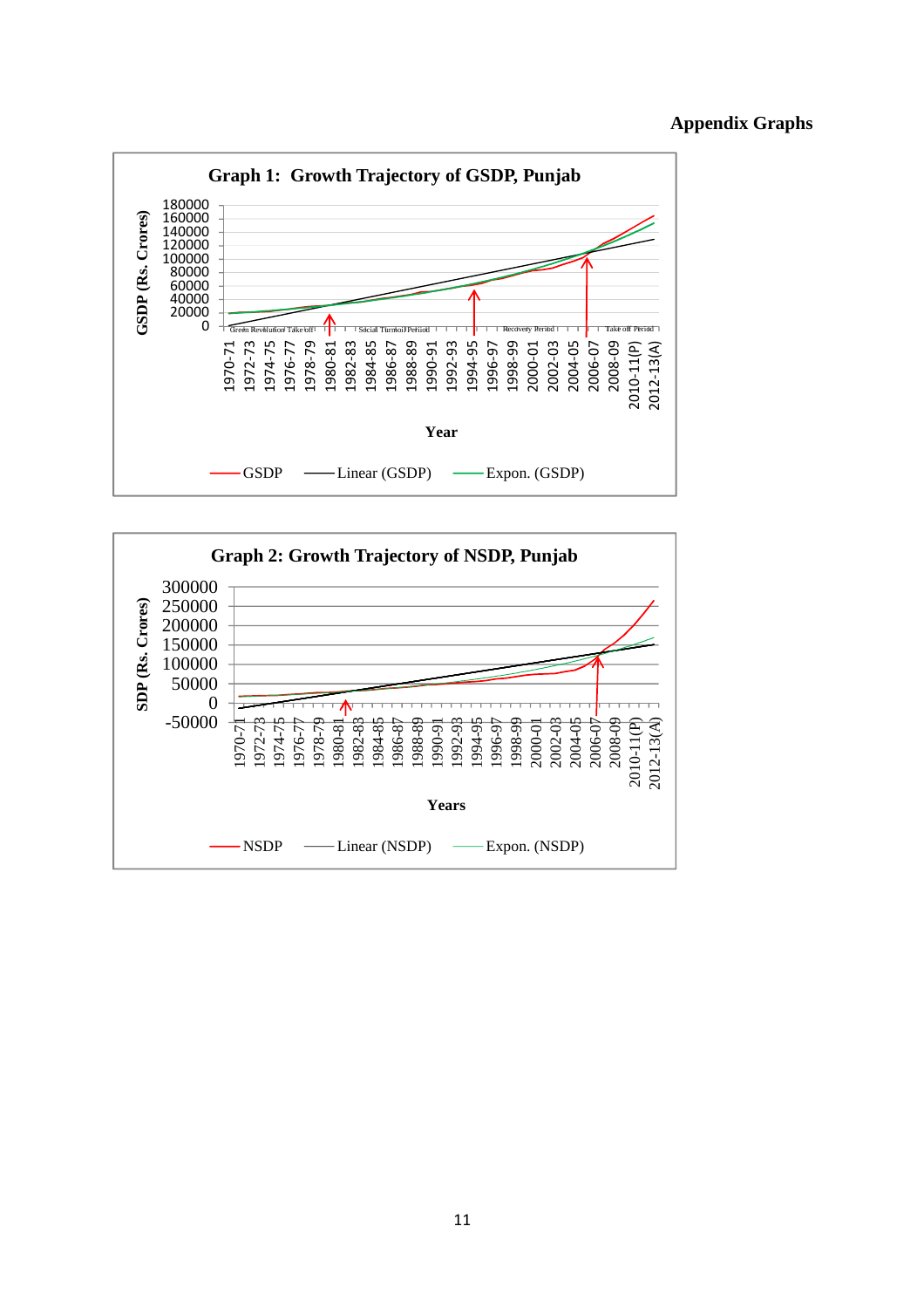